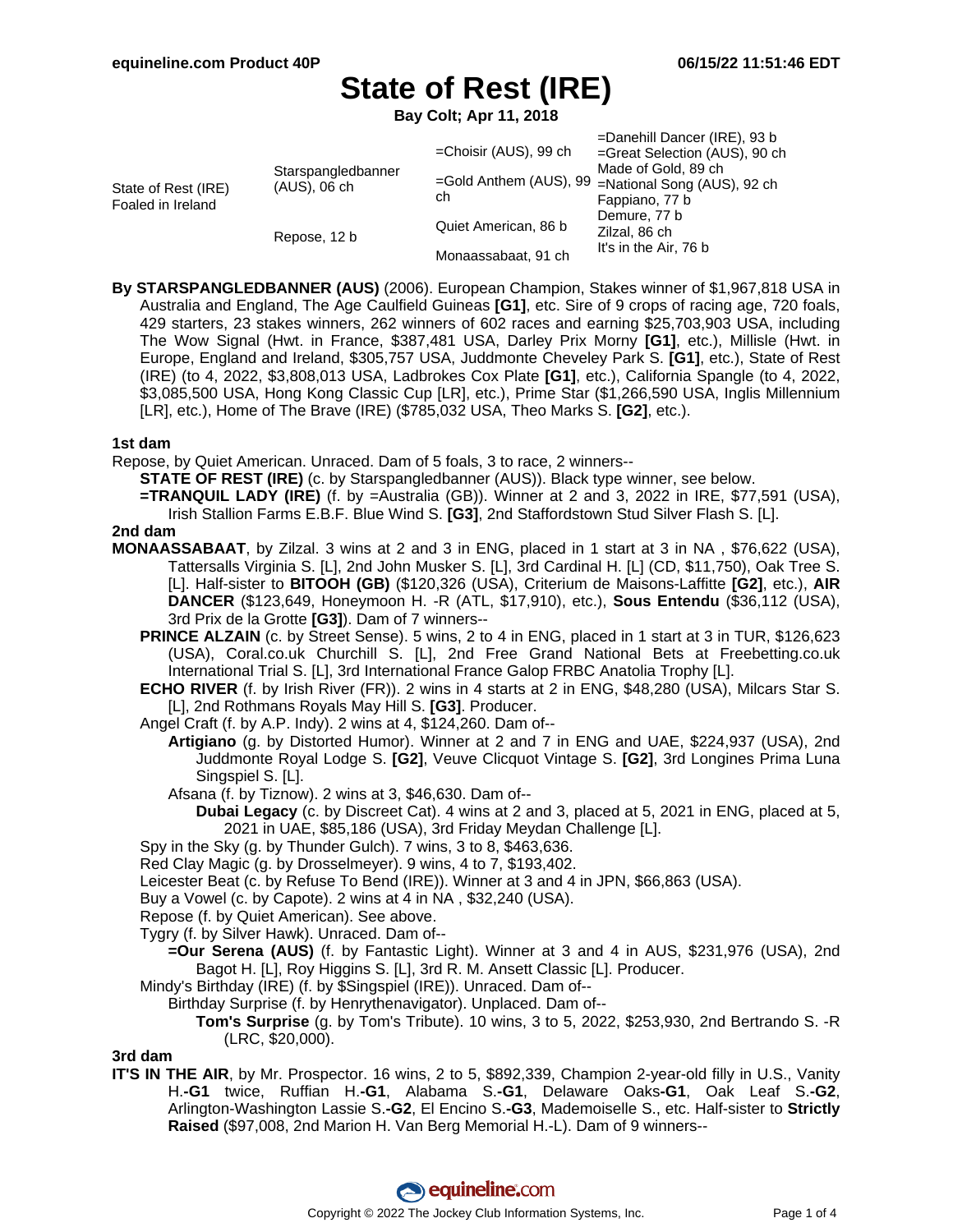## **State of Rest (IRE)**

**Bay Colt; Apr 11, 2018**

- **AIR DANCER** (f. by Northern Dancer). 4 wins at 3 and 4, \$123,649, Honeymoon H. -R (ATL, \$17,910), 2nd Ryland Group Maryland Turf S. [LR] (LRL, \$20,000), New Castle H. (DEL, \$14,970), Water Malone S. (MED, \$7,014), Glassboro H. -R (MED, \$8,820), 3rd Weber City Miss S. (MED, \$4,257). Producer.
- **BITOOH (GB)** (f. by Seattle Slew). 4 wins at 2 and 3 in FR , \$120,326 (USA), Criterium de Maisons-Laffitte **[G2]**, Prix Amandine [L], Prix du Pin [L], 2nd Prix Finlande [L], Prix de l'Obelisque [L], 4th Prix de la Grotte **[G3]**. Dam of--
	- Zalitzine (f. by Zilzal). Winner at 3 in ENG, \$12,420 (USA). Dam of--
		- **=BABY BLUE EYES (IRE)** (f. by =Cadeaux Genereux (GB)). 5 wins at 3 and 4 in IRE, \$162,577 (USA), Irish Stallion Farms E.B.F. Hurry Harriet S. [L], 3rd Castlemartin Stud E.B.F. Garnet S. [L]. Producer.
		- **=Hartshead (GB)** (g. by Machiavellian). 8 wins, 5 to 7 in ENG, placed at 7 in SWE, \$197,795 (USA), 3rd Nickes Minneslopning [L].
		- =Zalida (IRE) (f. by Machiavellian). Winner at 3 in FR , \$20,204 (USA). Dam of--
			- **=Super Kenny (IRE)** (g. by =Kendor (FR)). 14 wins, 3 to 10 in FR , GER and ENG, \$220,105 (USA), 3rd Grand Prix du Nord [L].
- **MONAASSABAAT** (f. by Zilzal). Black type winner, see above.
- **Sous Entendu** (f. by Shadeed). Winner at 3 in FR , placed at 3 in NA , \$36,112 (USA), 3rd Prix de la Grotte **[G3]**. Dam of--
	- **PORTE BONHEUR** (f. by Hennessy). 6 wins, 2 to 4, \$478,266(USA), First Flight H. **[G2]** (BEL, \$90,000), Victory Ride S. **[G3]** (SAR, \$66,060), Ontario Fashion S. [L] (WO, \$90,000(CAN)), Open Mind S. [L] (BEL, \$46,620), Flanders S. -R (SAR, \$49,650), etc. Producer.
	- **SLIP STREAM** (c. by Irish River (FR)). 3 wins in 6 starts, 2 to 4 in ENG and GER, placed at 3 and 6 in FR and UAE, \$161,792 (USA), Berlin Brandenburg-Trophy **[G2]**, Vodafone Thoroughbred S. [L], 2nd Emirates Airline Prix Jean Prat **[G1]**, 3rd Grosvenor Casinos Dante S. **[G2]**.
	- **BANAFSAJEE** (f. by Pleasant Colony). 5 wins at 3 and 4 in FR , \$98,648 (USA), Prix Casimir Delamarre [L], Prix du Ranelagh [L], 3rd Suave Dancer-Prix Charles Laffitte [L], Prix Jacques de Bremont-Tierce Magazine [L]. Dam of--
		- **BANKSIA (GB)** (f. by =Marju (IRE)). Winner at 2 and 3 in FR , \$47,124 (USA), Prix Ronde de Nuit [L]. Producer.
		- **=Violet Lane (GB)** (f. by =Danzero (AUS)). 3 wins at 3 in FR , \$43,683 (USA), 3rd Prix Joubert [L]. Producer.
	- Ravarino (f. by Unbridled's Song). 2 wins at 3 in ENG, \$26,059 (USA). Dam of--
		- **=JACK D'OR (JPN)** (c. by =Maurice (JPN)). 6 wins in 10 starts at 3 and 4, 2022 in JPN, \$1,452,273 (USA), Kinko Sho **[G2]**, Shirafuji S. [L].
	- Our Sousy (f. by Silver Hawk). Winner in 1 start at 3 in ENG, placed at 2 and 3 in FR , \$22,887 (USA). Dam of--
		- =Radar (AUS) (f. by =Exceed And Excel (AUS)). 3 wins at 3 and 4 in AUS, \$146,804 (USA). Dam of--
			- **=INTUITION (AUS)** (g. by Street Cry (IRE)). 8 wins at 3 and 4, placed at 7, 2021 in AUS, \$388,432 (USA), Gold Hawkesbury Rush [L], 3rd Simon George & Sons W. J. Healy S. **[G3]**.
	- Clafoutis (f. by Unbridled's Song). Unplaced in 1 start in ENG. Dam of--
		- **Bambazonki** (g. by Hard Spun). 9 wins, 2 to 7, \$159,647(USA), 2nd Kitten's Joy S. [L] (GP, \$20,000).
			- Spirited Storm (f. by Stormy Atlantic). Unraced. Dam of--

**Uncaptured Spirit** (c. by Uncaptured). Winner at 2 and 3, 2022, \$130,360, 3rd Penn Mile S. **[G2]** (PEN, \$42,680), Rittenhouse Square S. (PRX, \$9,400).

Grilse (f. by Rahy). Unplaced in 1 start in FR . Dam of--

- **=ALVERTA (AUS)** (f. by =Flying Spur (AUS)). 8 wins, 3 to 6 in AUS, placed in 2 starts at 7 in ENG, \$984,933 (USA), Hwt. older mare at 7 on English Free Hand., 5 - 7 fur., Coolmore Classic Tad Kennedy S. **[G1]**, Breeders' Classic **[G2]**, Rooty Hill RSL Club & Resort Hawkesbury Guineas [L], Remedial Building Services Brisbane H. [L], Norths Leagues & Services Club Just Now H. [L], etc. Producer.
- **=AEROBATICS (AUS)** (f. by =Exceed And Excel (AUS)). 6 wins, 2 to 5 in AUS, \$603,289 (USA), Darley Crown **[G3]**, Sportingbet Sprint Series Final Northwood Plume S. **[G3]**,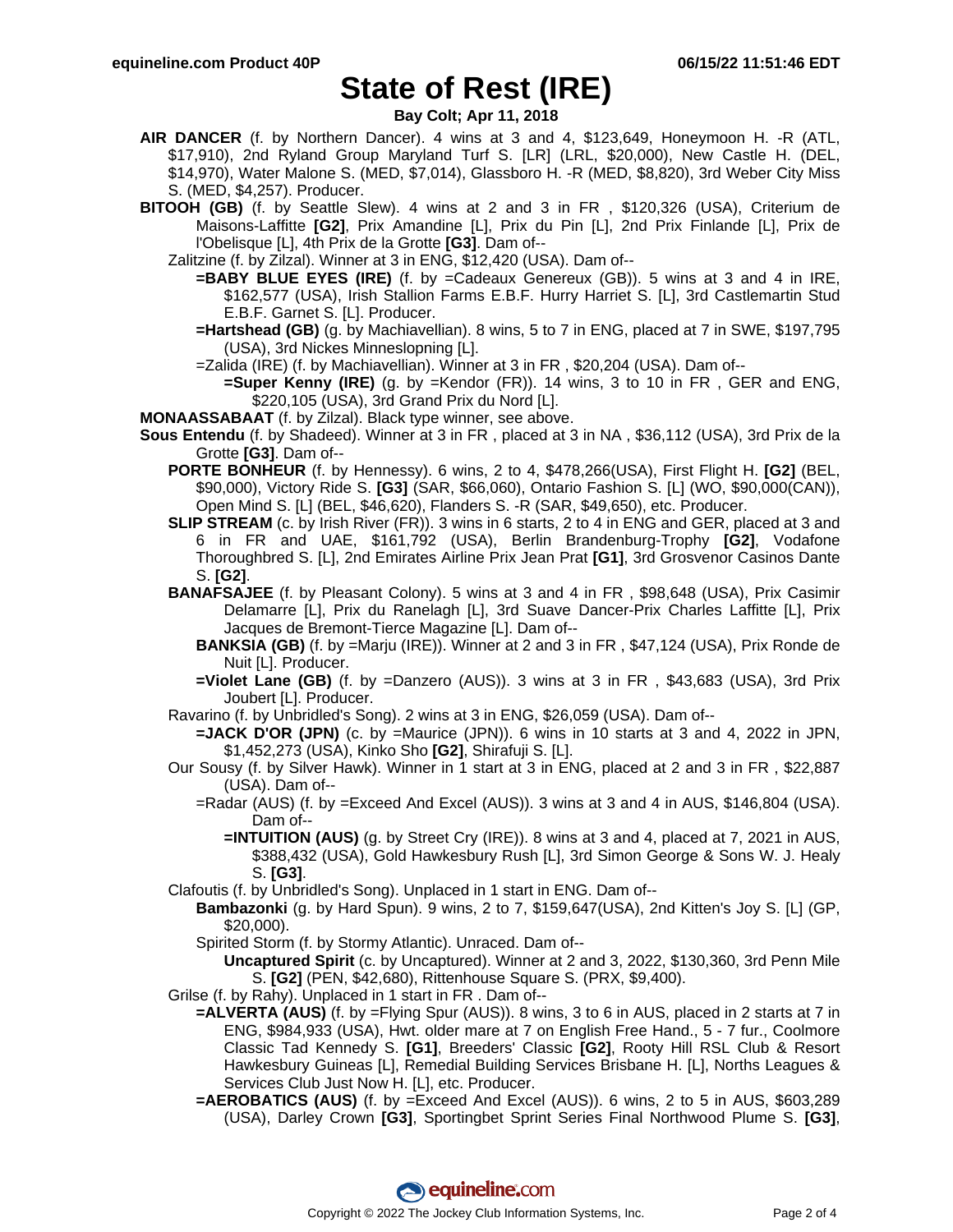## **State of Rest (IRE)**

**Bay Colt; Apr 11, 2018**

Darley Hawkesbury Crown [L], 2nd Coolmore Dark Jewel Classic **[G3]**, P. J. Bell S. [L], etc. Producer.

- **=REVOLTE (AUS)** (g. by French Deputy). 4 wins at 3 and 4 in SIN, \$237,589 (USA), Stewards' Cup [L], Singapore Guineas [L], 3rd Magic Millions Orchid Juvenile Championship Trophy [L].
- **=Star Mystic (AUS)** (f. by =Flying Spur (AUS)). 4 wins at 2 and 3 in AUS, \$83,532 (USA), 3rd Surround S. **[G2]**. Producer.
- =Riverine (AUS) (f. by =Flying Spur (AUS)). Winner at 4 in AUS, \$9,565 (USA). Dam of--
	- **=Pins Of Pele (NZ)** (g. by =Pins (AUS)). 2 wins at 3 in AUS, \$42,452 (USA), 3rd Chairmans Veolia S. **[G3]**.

Try to Catch Me (f. by Shareef Dancer). Winner at 3 in FR , \$22,439 (USA). Dam of--

- **STORMING HOME (GB)** (c. by Machiavellian). 8 wins, 2 to 5 in ENG and NA , \$1,536,704 (USA), Emirates Airline Champion S. **[G1]**, Charles Whittingham Memorial H. **[G1]** (HOL, \$210,000), Clement L. Hirsch Memorial Turf Championship S. **[G1]** (SA, \$150,000), King Edward VII S. **[G2]**, Jim Murray Memorial H. [L] (HOL, \$240,000), etc. Sire.
	- =Desert Frolic (IRE) (f. by =Persian Bold (IRE)). 5 wins at 3 in ENG, \$40,218 (USA). Dam of--
		- **=DUBAI PRINCE (IRE)** (g. by Shamardal). 11 wins in 20 starts, 2 to 7 in ENG and IRE, \$198,732 (USA), Sky Bet Strensall S. **[G3]**, JRA Killavullan S. **[G3]**.
		- **Jakarta Jade (IRE)** (f. by Royal Abjar). 3 wins at 2 and 3 in IRE, \$70,358 (USA), 3rd E.B.F. Blue Wind S. [L]. Dam of--
			- **=Jakarta Jazz (IRE)** (f. by =Marju (IRE)). Winner at 3 in IRE, \$34,912 (USA), 3rd Kerry Group Noblesse S. **[G3]**.
		- **=Cadre (IRE)** (g. by King's Best). 3 wins, 3 to 6 in ENG and UAE, \$39,693 (USA), 3rd Fortune S. [L].
		- =Desert Sprite (IRE) (f. by =Tagula (IRE)). Placed at 3 in IRE. Dam of--

**=Muharaaj (IRE)** (c. by =Iffraaj (GB)). 4 wins, 2 to 4 in FR , placed at 6 in GER, \$151,509 (USA), 2nd Prix La Fleche [L], Prix du Cercle [L], 3rd Prix de la Vallee d'Auge [L].

**=Jedha Man (FR)** (g. by =Dandy Man (IRE)). Winner at 2 and 3 in FR , \$58,106 (USA), 2nd Prix de la Californie [L], 3rd Prix Montenica [L].

=Ruby Ridge (IRE) (f. by =Acatenango (GER)). Unraced in Ireland. Dam of--

- **TUTTIPAESI (IRE)** (f. by =Clodovil (IRE)). 7 wins, 2 to 6 in ITY and NA , \$586,313 (USA), Santa Ana S. **[G2]** (SA, \$120,000), Premio Alessandro Perrone [L], Premio Mantovani [L], South Beach S. (GP, \$58,900), Ginger Brew S. (GP, \$45,000), etc.
- Follow That Dream (GB) (f. by =Darshaan (GB)). Winner at 3 in ENG, \$13,843 (USA). Dam of-- **Chancery** (c. by Street Cry (IRE)). 7 wins, 3 to 7 in ENG, \$193,724 (USA), 3rd Bet365 Fred Archer S. [L].
	- =Tomorrow's World (IRE) (f. by Machiavellian). Unplaced in ENG. Dam of--
		- **JUDY IN DISGUISE (GB)** (f. by Elusive City). 5 wins, 2 to 4 in NA and ENG, \$214,454 (USA), Sweet Life S. (SA, \$45,810), 2nd Playa Del Rey S. (BHP, \$20,000), Manhattan Beach S. (BHP, \$14,570), 3rd Beaumont S. **[G2]** (KEE, \$15,000), Senator Ken Maddy S. **[G3]** (SA, \$12,000), etc.
- =Nawafell (GB) (f. by =Kris (GB)). Winner at 2 and 3 in ENG and HUN, \$6,376 (USA). Dam of-- **=Whifell (GB)** (g. by Whipper). Winner at 3 in ITY, \$23,773 (USA), 3rd Premio Daumier [L].
- =Its In The Air (IRE) (f. by Whipper). Unraced in Ireland. Dam of--
	- =In The Field (IRE) (c. by =Ivawood (IRE)). Placed at 3 in SWI, Champion 3-year-old filly in Switzerland.
- =Sandrella (IRE) (f. by =Darshaan (GB)). Unraced in Ireland. Dam of--
	- **=GLENCADAM GOLD (IRE)** (g. by Refuse To Bend (IRE)). 6 wins, 2 to 4 in AUS and ENG, \$661,372 (USA), McGrath Estate Agents Metropolitan H. **[G1]**, Tooheys New Newcastle Gold Cup **[G3]**, Motor Traders Association Premier's Cup [L], 2nd Bacardi Hill S. **[G2]**.
	- **=Mothman (IRE)** (c. by \$Barathea (IRE)). Winner at 3 in FR , \$35,370 (USA), 3rd Prix de l'Avre [L].
	- =Never Let You Down (IRE) (f. by \$Barathea (IRE)). Placed at 4 in FR , \$5,339 (USA). Dam of--
		- **=Dream Destination (IRE)** (g. by =Showcasing (GB)). Winner at 2 in ENG, \$25,275 (USA), 2nd Toteexacta Sirenia S. **[G3]**.

State Secret (GB) (f. by Green Desert). Winner at 2 in FR , \$19,063 (USA). Dam of--